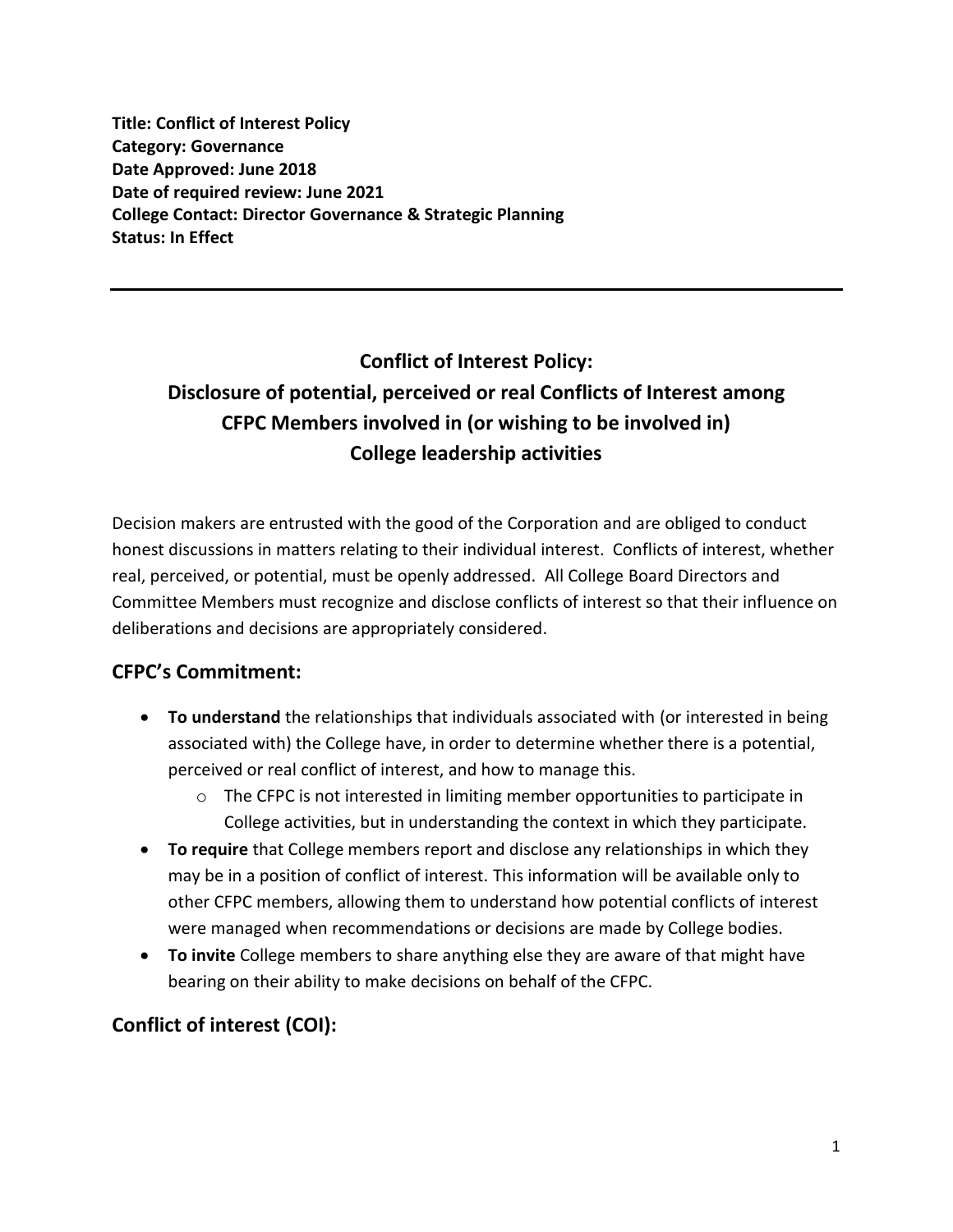A conflict of interest occurs when competing or multiple interests, usually concerning a perceived benefit, arise for an individual responsible for decision-making. It is a set of conditions in which judgement/decisions concerning a primary interest (eg, patients' welfare, the validity of research, and/or organizational policy) tend to be unduly influenced by a secondary interest. The primary example of a secondary interest is likely financial gain, either personal or organizational, but can also extend to academic or career advancement and benefit to family, friends, or colleagues. Mere existence of a COI does not imply wrongdoing. When COIs do arise, however, they must be recognized, disclosed, and appropriately managed.

#### **Declarations:**

Upon joining the Board of Directors/a committee, all relationships that may lead to a conflict in decision making must be declared:

- Relevant potential conflicts will be those that are applicable to current relationships and those from the last three (3) years.
- The situations in which potential conflict of interest may arise cannot be exhaustively set out. Conflicts generally arise in the following situations:
	- Acting for an improper purpose: exercising powers related to the corporation motivated by self-interest rather than the best interest of the corporation.
	- Interest of a relative, friend or colleague: when the corporation conducts business with suppliers of goods or services or any other party of which a relative, friend or colleague of a director/committee member is employed.
	- **EX** Gifts: accepting a gift, payment, service or anything else of nominal value from a party with whom the corporation may transact business.
	- Relationships with Healthcare/Pharmaceutical Industry (HPI): HPI is defined as for-profit entities that develop, produce, market, or distribute drugs, devices, products, services, or therapies that may be prescribed to patients or ordered by doctors to diagnose, treat, monitor, manage, and alleviate health conditions. Potential conflicts include but are not limited to the following:
		- o Partnerships with the HPI
		- o Direct financial interest or investment in the HPI
		- o Share holdings in the HPI (excluding mutual funds)
		- o Receipt of consultation fees from the HPI
		- o Membership on HPI–associated advisory boards and speakers bureaus
		- o HPI funding for research
		- o HPI funding for educational activities
		- o Participation in an HPI clinical trial or focus group
	- Deriving financial gain or commercial benefit by virtue of their position as a Board Director or knowledge attained thereby.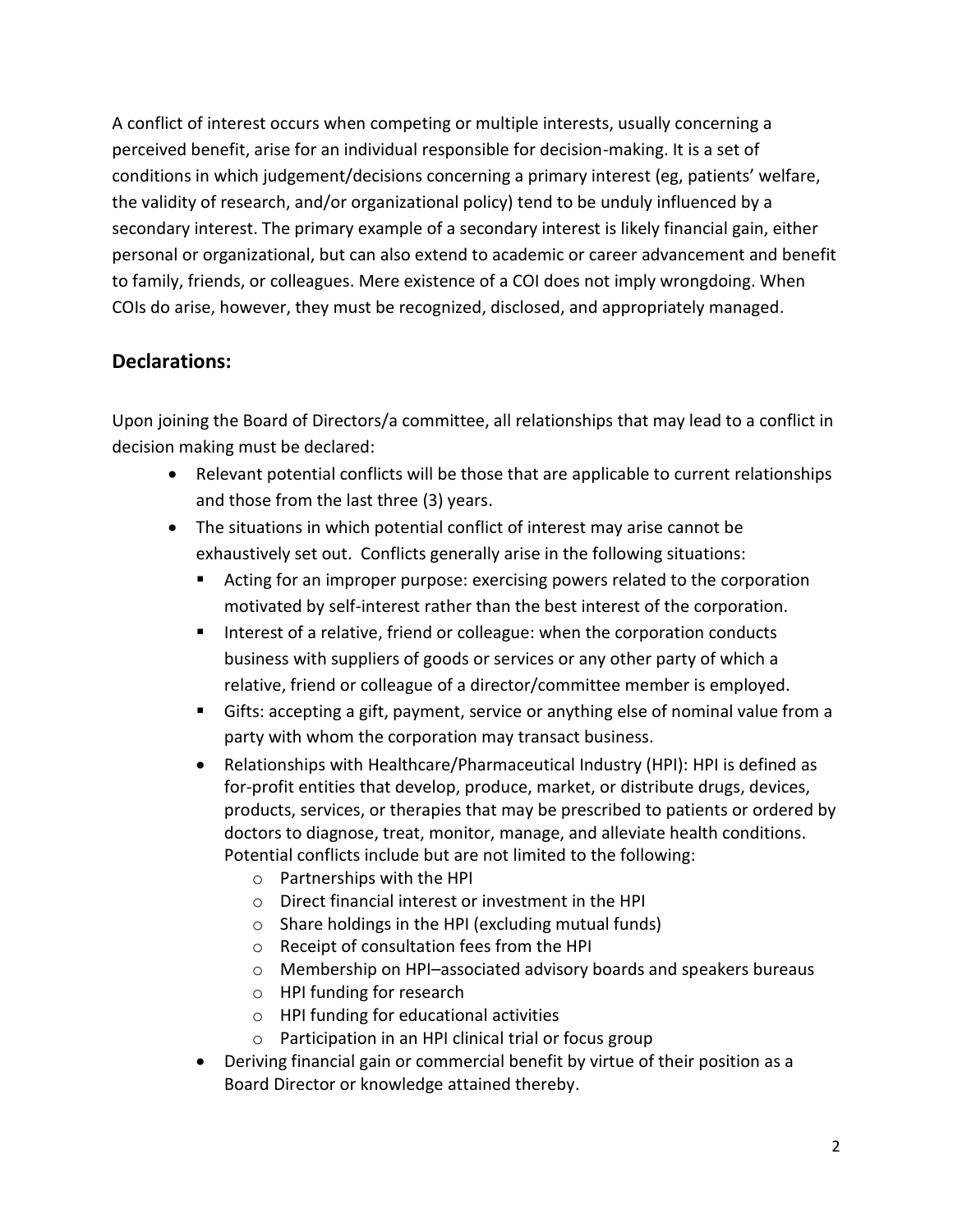## **Management of declarations:**

Board Directors/committee members each declare their potential conflicts of interest upon joining the Board/committee, and propose a management strategy. The rest of the Board/committee reviews the proposed management strategy and determines appropriate management through discussion of the bearing of the declaration on decision-making.

The management strategy may range from the declaration having no impact and the Director/committee member being permitted to discuss and vote on the issue; to permission to discuss the issue with the Board/committee but not vote; to being absent for the discussion and vote; to the Director/committee member needing to dissociate from the entity or activity or needing to resign from the Board/committee.

In addition to this review process occurring upon a new Board Director/committee member joining the Board/committee, Board Directors/committee members are asked at regular intervals to update their declarations. Any new declarations and management strategies are reviewed by the rest of the Board/committee. If an agenda topic arises and a Director/committee member is in a potential position of conflict, he/she immediately discloses such conflict to the Board/committee and the Board/committee discusses the management strategy before proceeding with the discussion.

The management strategies determined by the Board/committee shall be adhered to by Directors/committee members. If a Director/committee member breaches the management strategy or has behaved or is likely to behave in a manner that is not consistent with the highest standards of public trust and integrity and such behaviour may have an adverse impact on the College, such Director/committee member may be subject to removal from the Board/committee, pursuant to the by-laws and policy, in particular the CFPC's Board Director Code of Conduct.

Board/committee meeting minutes will record notice and management strategies of any COIs related to the meeting discussion.

### **Applicants for Board Director Positions:**

Applicants for Board Director positions will be asked to review this policy and complete the Conflict of Interest Declaration as part of the application process. Applicants will be asked to provide all potential, perceived or real conflicts and their proposed management strategy, should they be elected to the Board of Directors. Declarations and management strategies for applicants being recommended to the Board of Directors by the Nominating Committee as candidates for the members to consider electing, will be reviewed by the Board of Directors. The Board will be confirming that the proposed management strategy would permit the